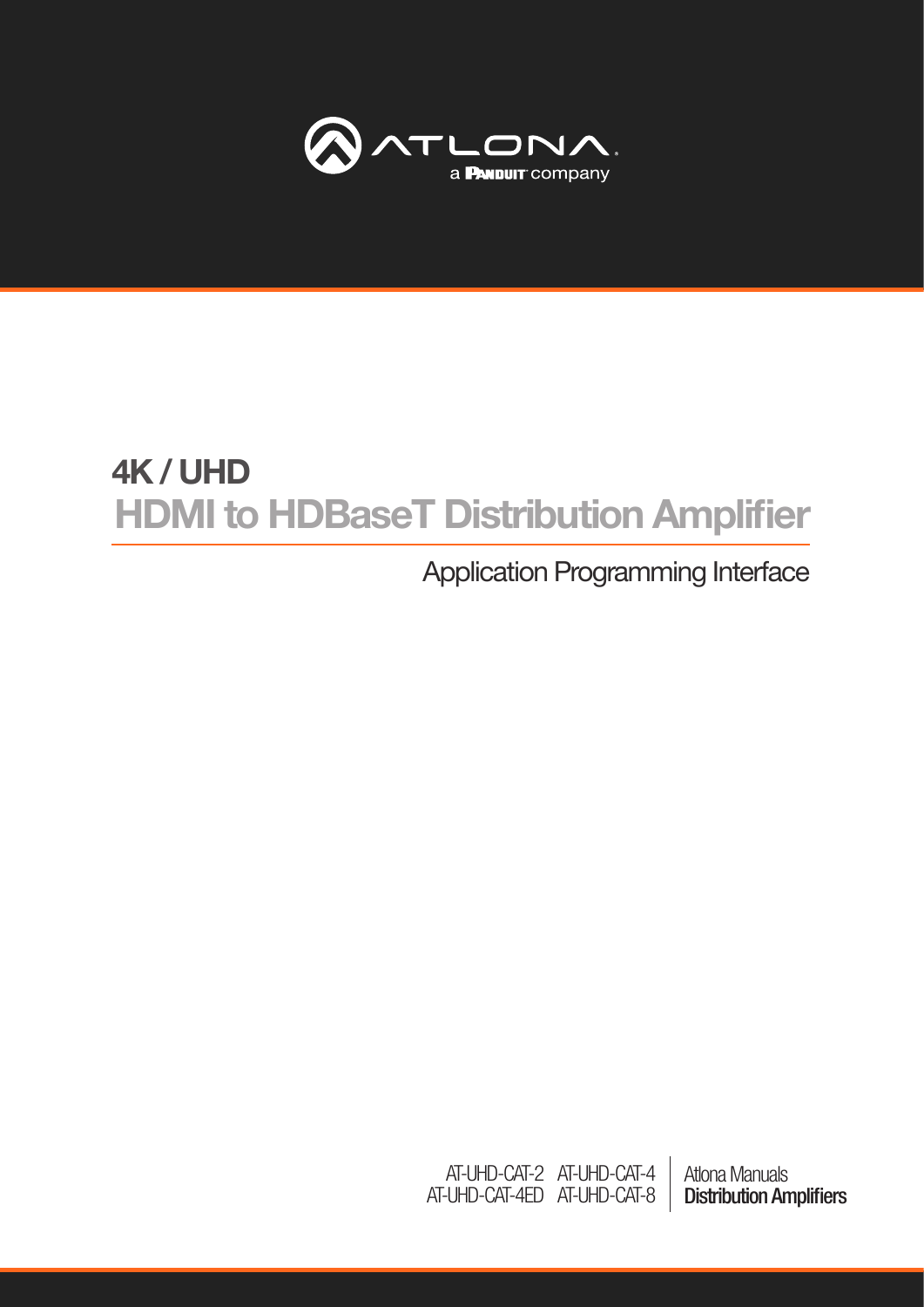

## Version Information

| Version        | Release Date | Notes                                                                                            |
|----------------|--------------|--------------------------------------------------------------------------------------------------|
|                | Nov 2018     | l Initial release                                                                                |
| $\overline{2}$ | Apr 2021     | <b>Firmware 1.0.17</b><br>- Added the InputStatus (page 10) and OutputStatus (page 14) commands. |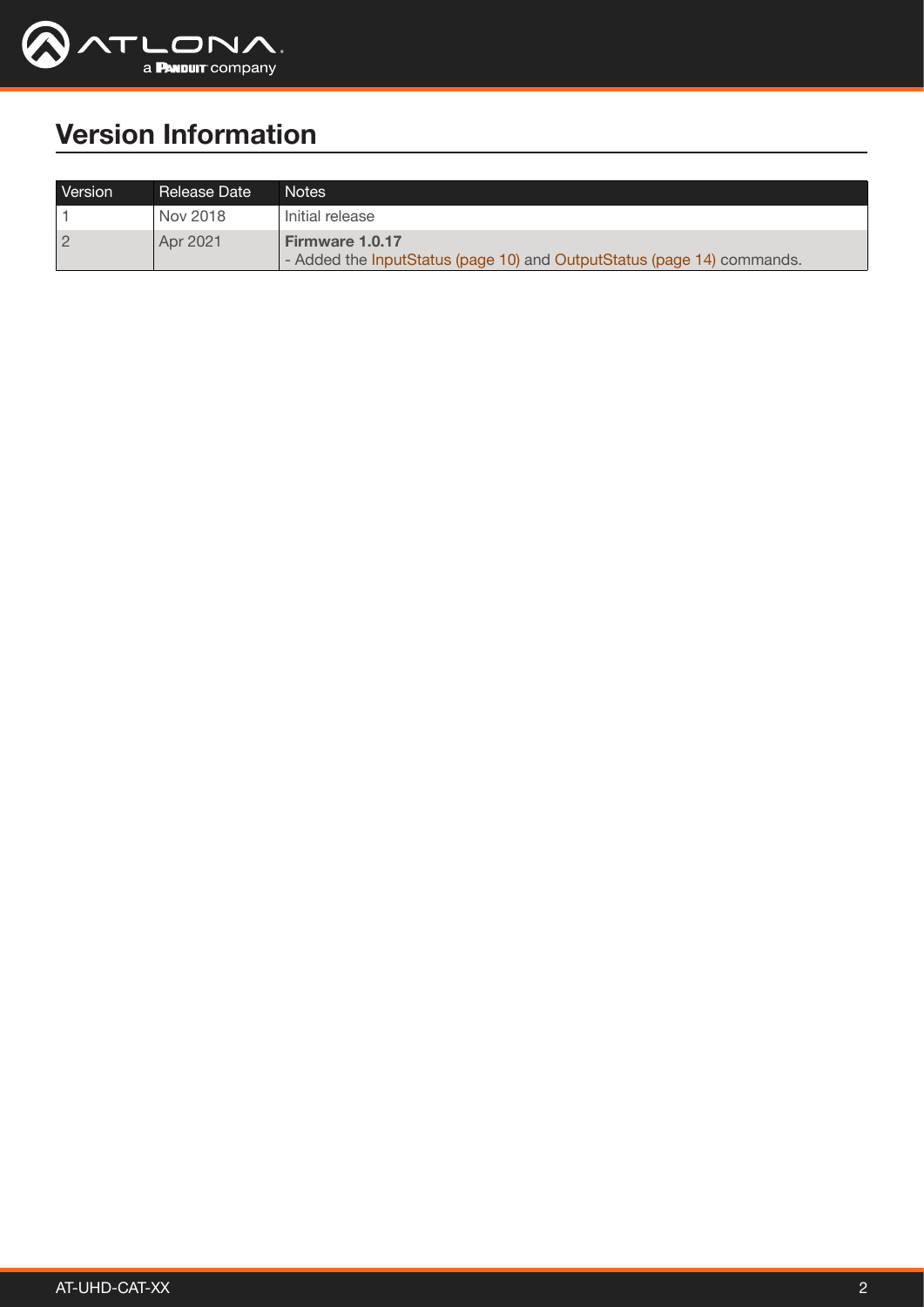

## **Commands**

## General

This document provides an alphabetical list of commands available for AT-UHD-CAT series of products. Commands are case-sensitive. If the command fails or is entered incorrectly, then the feedback is "Command FAILED". Commands can be sent using RS-232, Telnet, SSH, or TCP. There should be a 500 millisecond delay between each command sent to the unit. The default port for Telnet is 23. TCP ports are 9000, 9001, and 9002.



IMPORTANT: Each command is terminated with a carriage-return (0x0d) and the feedback is terminated with a carriage-return and line-feed (0x0a).

## **Ports**

This product can communicate directly with local and remote RS-232 (over HDBaseT) ports using a direct TCP socket connection. Refer to the table below for the port assignment for this product. For ports connected to RS-232 interfaces, no additional payload is required to transmit data to the device. All data sent to the respective TCP port will be sent bit-for-bit to the RS-232 output. Note that if feedback is required from the RS-232 device, the TCP socket must be kept open. This product does not provide buffer or queuing registers. Therefore, any data from the RS-232 port that is received while the TCP socket connection is closed, will be lost.

| Port | <b>Description</b>      |
|------|-------------------------|
| 9000 | MCU (similar to Telnet) |
| 9001 | HDBaseT RS-232 port     |
| 9002 | Local RS-232 port       |

#### Example:

With the device IP address of 192.168.1.100 and a PJLINK projector connected to the RS-232 of the HDBaseT output.

1. Open a TCP socket to 192.168.1.100:9001 and send the following command string:

%1POWR 1\x0D

2. The projector will respond with the following, using the same socket connection:

\$1POWR=OK\x0D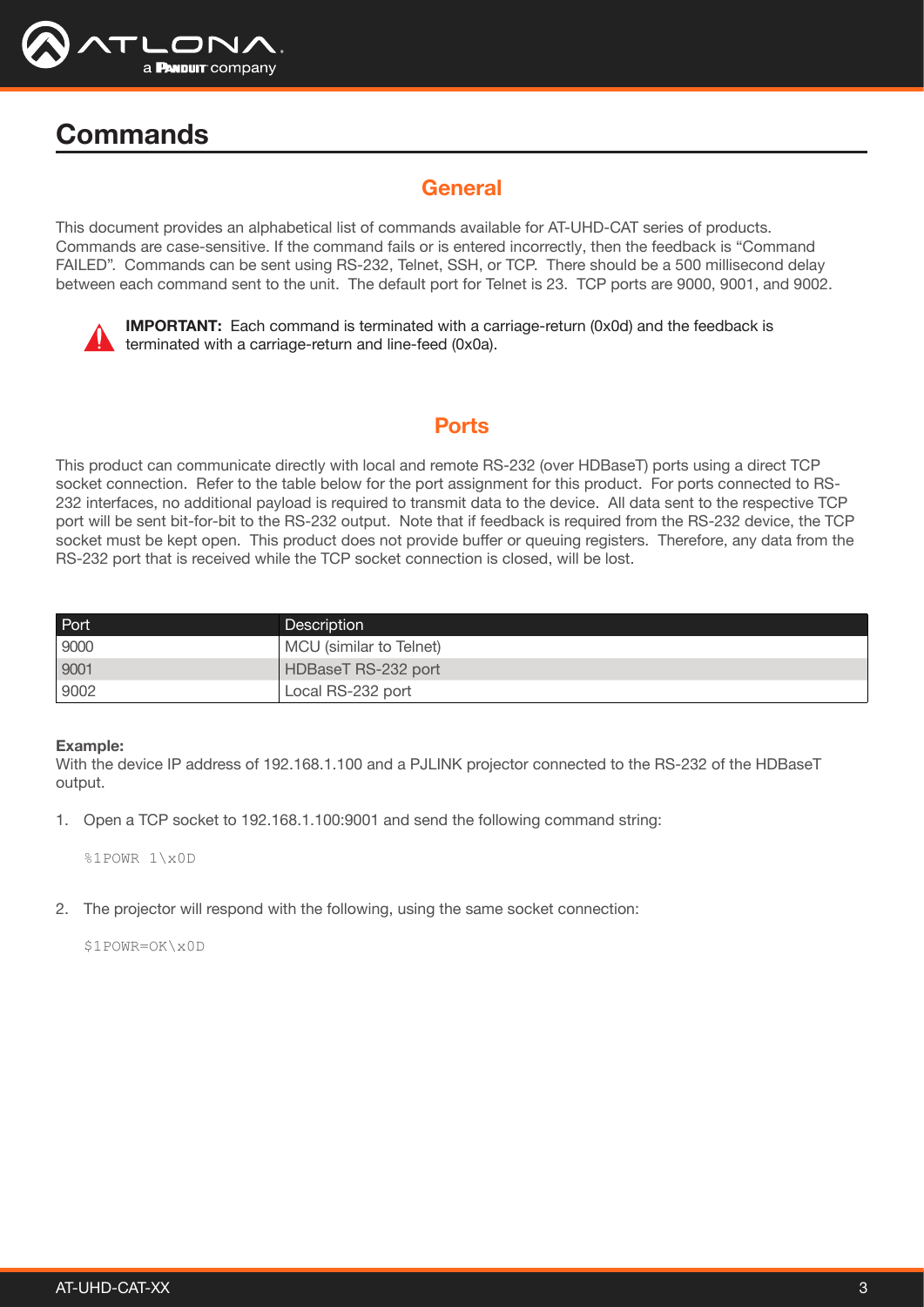

| Command             | Description                                                                     |
|---------------------|---------------------------------------------------------------------------------|
| <b>BCPW</b>         | Sets the function of the POWER button on the front panel                        |
| <b>Blink</b>        | Enables or disables blinking of the POWER LED indicator on the front panel      |
| <b>Broadcast</b>    | Enables or disables broadcast mode                                              |
| <b>CSpara</b>       | Sets the baud rate, data bits, parity bit, and stop bits for the serial port    |
| <b>EDIDCopy</b>     | Saves the downstream EDID to the specified internal memory location on the unit |
| <b>EDIDMSet</b>     | Assigns the specified EDID to the HDMI IN port                                  |
| <b>EDIDSW</b>       | Sets the EDID mode                                                              |
| <b>HDCPSet</b>      | Set the HDCP reporting mode of the specified HDMI input port                    |
| help                | Displays the list of available commands                                         |
| <b>InputStatus</b>  | Displays the status of the input as either a 0 or 1                             |
| <b>IPAddUser</b>    | Adds a user for Telnet and webGUI access                                        |
| <b>IPCFG</b>        | Displays the current network settings for the unit                              |
| <b>IPDelUser</b>    | Deletes the specified user                                                      |
| <b>IPDHCP</b>       | Enables or disables DHCP mode on the unit                                       |
| <b>IPLogin</b>      | Enables or disables login credentials when starting a Telnet session            |
| <b>IPPort</b>       | Sets the Telnet listening port for the unit                                     |
| <b>IPQuit</b>       | Closes the current Telnet session                                               |
| <b>IPStatic</b>     | Sets the static IP address, subnet mask, and gateway for the unit               |
| <b>IPTimeout</b>    | Sets the time interval of inactivity before the Telnet session is terminated    |
| Lock                | Locks the buttons on the front panel                                            |
| <b>Mreset</b>       | Resets the unit to factory-default settings                                     |
| <b>OutputStatus</b> | Displays the status of the outputs as either a 0 or 1                           |
| <b>PWOFF</b>        | Execute this command to power-off the unit                                      |
| <b>PWON</b>         | Execute this command to power-on the unit                                       |
| <b>PWSTA</b>        | Displays the power state of the unit                                            |
| <b>System</b>       | Displays the status of the unit                                                 |
| <b>TrigCEC</b>      | Triggers the specified command                                                  |
| <b>Type</b>         | Displays the model of the unit                                                  |
| <b>Unlock</b>       | Unlocks the buttons on the front panel                                          |
| Version             | Displays the current firmware version of the unit                               |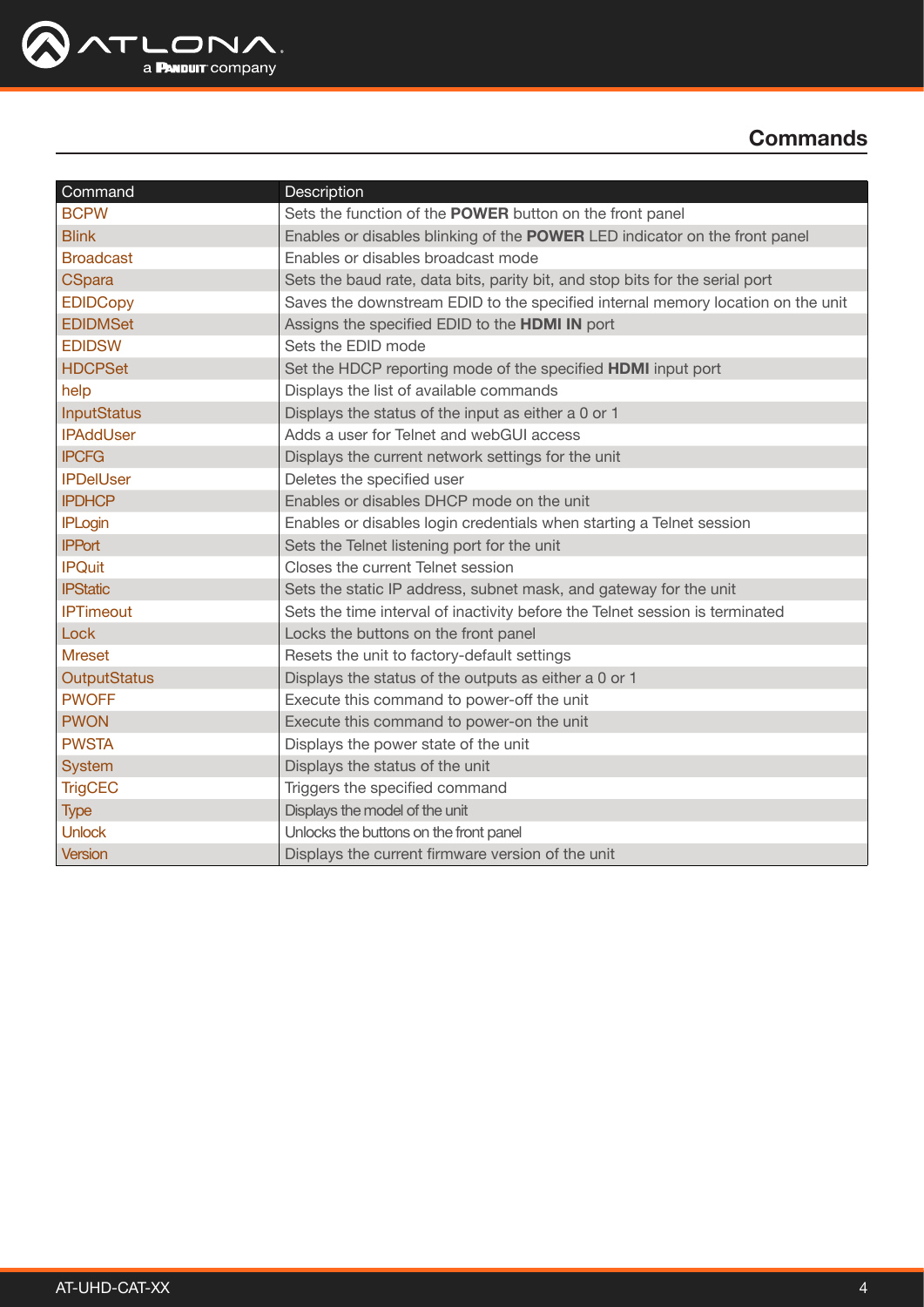

#### <span id="page-4-0"></span>**BCPW**

Sets the function of the POWER button on the front panel. Refer to the table below for a description of each argument. Use the sta argument to display the current setting.

| Syntax       |  |
|--------------|--|
| <b>BCPWX</b> |  |

| Parameter | Description | Range                                        |
|-----------|-------------|----------------------------------------------|
| $\sqrt{}$ | Mode        | sta<br>both,<br>local.<br><b>CAC</b><br>UUU. |

#### Example

BCPW local

Feedback

BCPW local

| Mode  | <b>Description</b>                                                                                                                                                                                                                                                                                                     |
|-------|------------------------------------------------------------------------------------------------------------------------------------------------------------------------------------------------------------------------------------------------------------------------------------------------------------------------|
| local | Pressing the POWER button will toggle the AT-UHD-CAT-XX between standby mode<br>and normal operating mode.                                                                                                                                                                                                             |
| cec   | When a sink device (display) is connected to the AT-UHD-CAT-XX, pressing the<br><b>POWER</b> button will toggle the power state of the display using the CEC protocol. The<br>power state of the AT-UHD-CAT-XX is unaffected. Power-on and power-off commands<br>are sent over both the HDBaseT OUT and HDMI OUT ports |
| both  | Pressing the POWER button will toggle the power state of both the AT-UHD-CAT-<br>XX and any sink devices that are connected to the AT-UHD-CAT-XX, using the CEC<br>protocol. Power-on and power-off commands are sent over both the HDBaseT OUT<br>and HDMI OUT ports.                                                 |

#### <span id="page-4-1"></span>Blink

Enables or disables blinking of the POWER LED indicator on the front panel. When set to on, the POWER LED indicator button will flash, alternating between blue and red, and can be used to physically identify the unit on a network. The POWER LED indicator will flash until the Blink off command is executed. on = enables blinking; off = disables blinking. Use the sta argument to display the current setting. The default setting is off.

| Syntax         |  |
|----------------|--|
| <b>Blink X</b> |  |

| Parameter    | Description | Hangel             |
|--------------|-------------|--------------------|
| $\checkmark$ | /alue       | sta<br>on.<br>ott. |

Example

Blink on

Feedback Blink on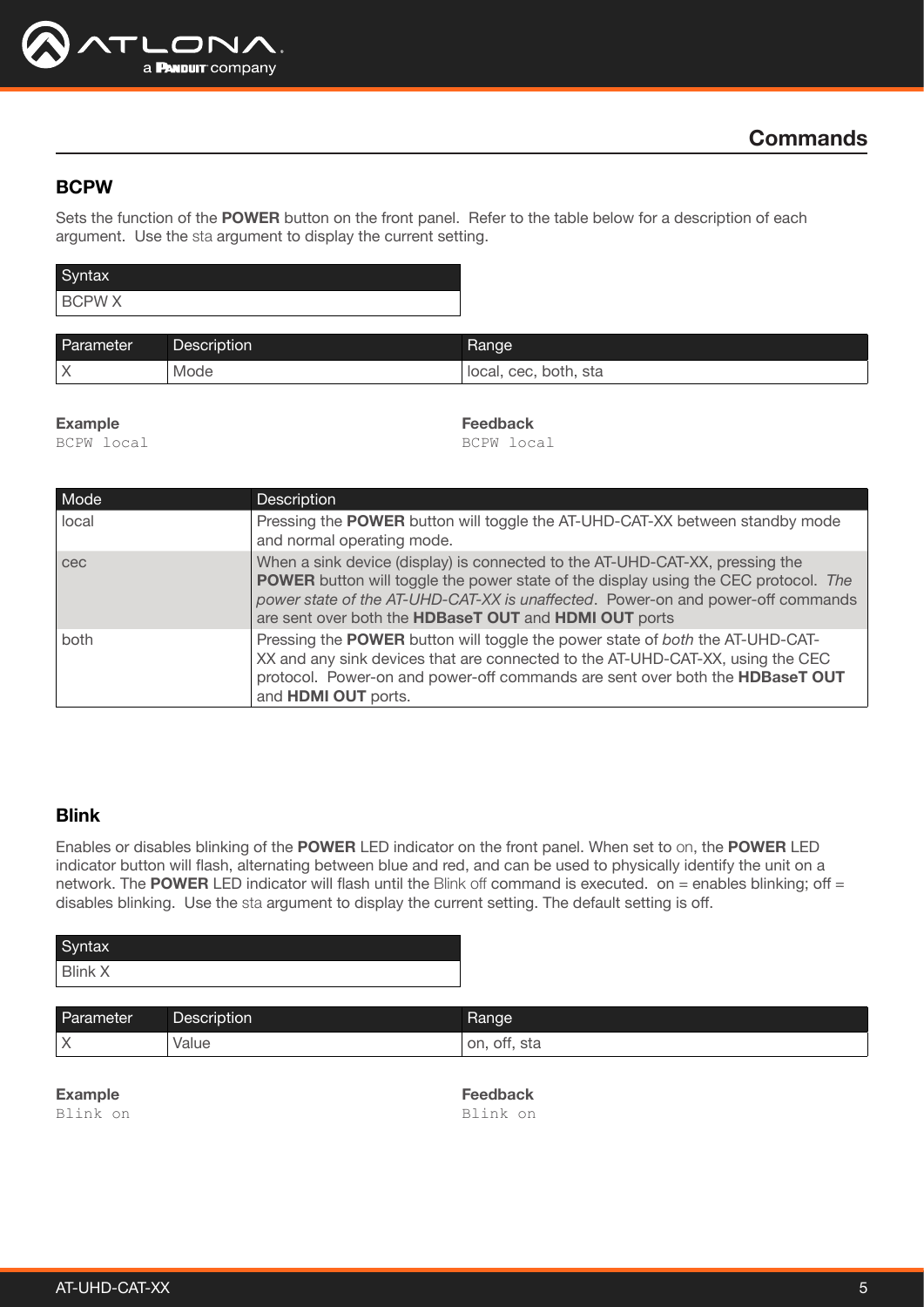

## <span id="page-5-0"></span>Broadcast

Enables or disables broadcast mode. By default, broadcast mode is set to ON. When set to ON, any system changes will be broadcast to the web GUI will also be affected on the control system (if connected), via TCP/IP. To separate control between the web GUI and Telnet, set this feature to OFF. Command queries such as #IPCFG and #Type will only return information to the requester. Use the sta argument to display the current setting.

| Syntax      |  |
|-------------|--|
| Broadcast X |  |

| Parameter | <b>Description</b> | Range           |
|-----------|--------------------|-----------------|
| $\sim$    | Value              | on.<br>ott, sta |

Example Broadcast on Feedback Broadcast on

## <span id="page-5-1"></span>**CSpara**

Sets the baud rate, data bits, parity bit, and stop bits for the serial port. Use the sta argument to display the current serial port settings. Each argument must be separated by a comma; no spaces are permitted. Brackets must be used when executing this command.

| Syntax          |
|-----------------|
| CSpara[W,X,Y,Z] |

| Parameter               | <b>Description</b> | Range                                         |
|-------------------------|--------------------|-----------------------------------------------|
| W                       | Baud rate          | 2400, 4800, 9600, 19200, 38400, 57600, 115200 |
| $\overline{\mathsf{X}}$ | Data bits          | 7,8                                           |
|                         | Parity bit         | None, Odd, Even                               |
|                         | Stop bits          | 1. 2                                          |

Example CSpara[115200,8,0,1] CSpara[sta]

Feedback

CSpara[115200,8,0,1] CSpara [115200,8,0,1]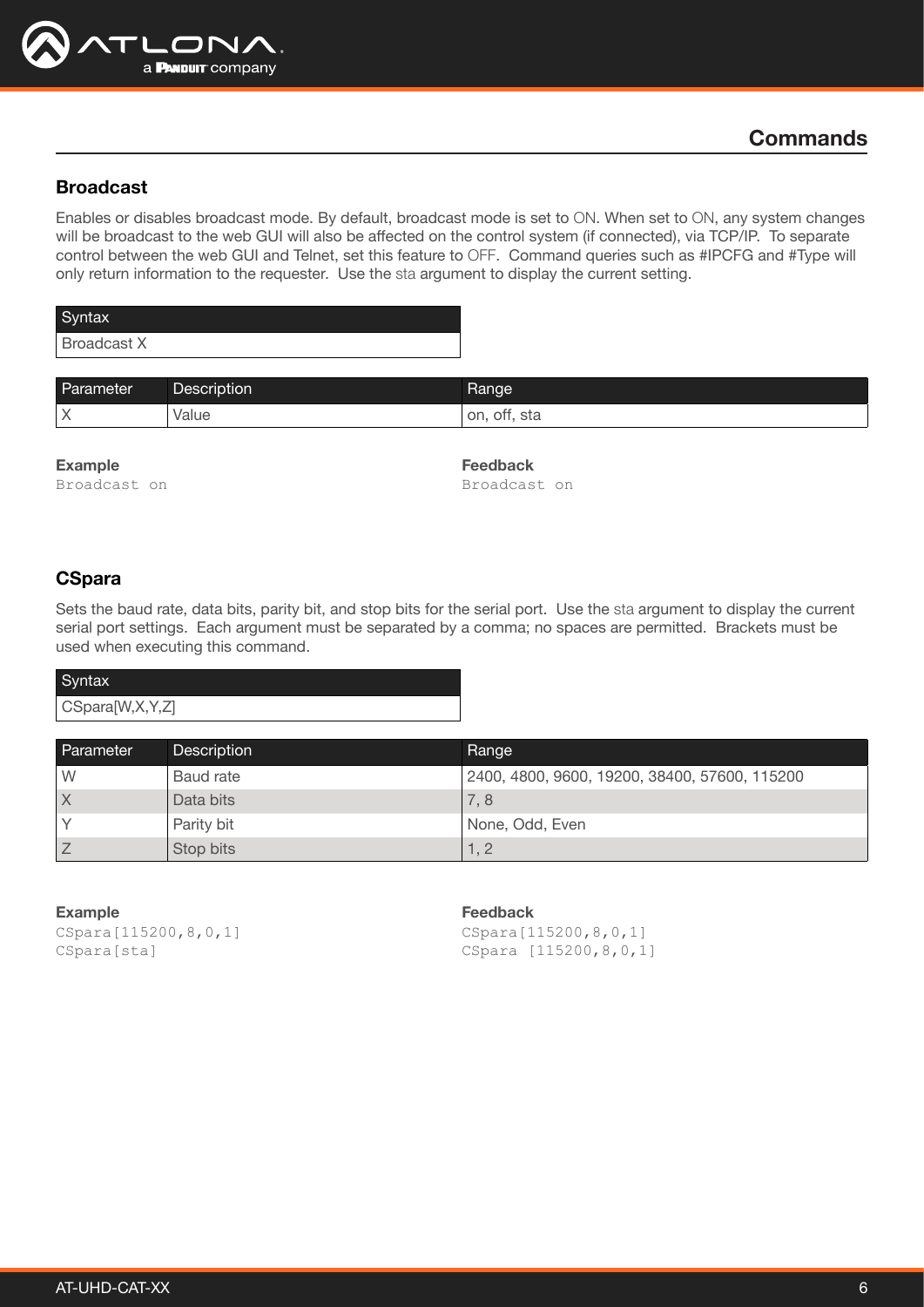

## <span id="page-6-0"></span>EDIDCopy

Copies the downstream EDID to the HDMI IN port. If no sink device is connected to the HDMI OUT port, then "Output 1 was no connected" will be returned.

| Syntax          |  |
|-----------------|--|
| <b>EDIDCopy</b> |  |

#### This command does not require any parameters

Example EDIDCopy

Feedback EDIDCopy

## <span id="page-6-1"></span>EDIDMSet

Assigns an EDID to the HDMI IN port. A brief description of each preprogrammed EDID is listed in the table below. To display the EDID assigned to an input, use the sta argument.

| Syntax           |  |
|------------------|--|
| <b>EDIDMSetX</b> |  |

| Parameter  | Description     | Range             |
|------------|-----------------|-------------------|
| $\sqrt{ }$ | preset<br>EDID. | l6, sta<br>.<br>ັ |

Example

EDIDMSet2

Feedback EDIDMSet2

| <b>EDID</b>           |                           |
|-----------------------|---------------------------|
| <b>STD</b>            | ATL 1280x800 RGB 2CH      |
| ATL 1080P 2CH         | ATL 1366x768 RGB 2CH      |
| ATL 1080P Multi CH    | <b>ATL 1080P DVI</b>      |
| <b>ATL 1080P DD</b>   | ATL 1280x800 RGB DVI      |
| ATL 1080P 3D 2CH      | ATL 3840x2160@30 2CH      |
| ATL 1080P 3D Multi CH | ATL 3840x2160@30 Multi CH |
| ATL 1080P 3D DD       | ATL 3840x2160@60 2CH      |
| <b>ATL 720P 2CH</b>   | ATL 3840x2160@60 Multi CH |
| ATL 720P DD           |                           |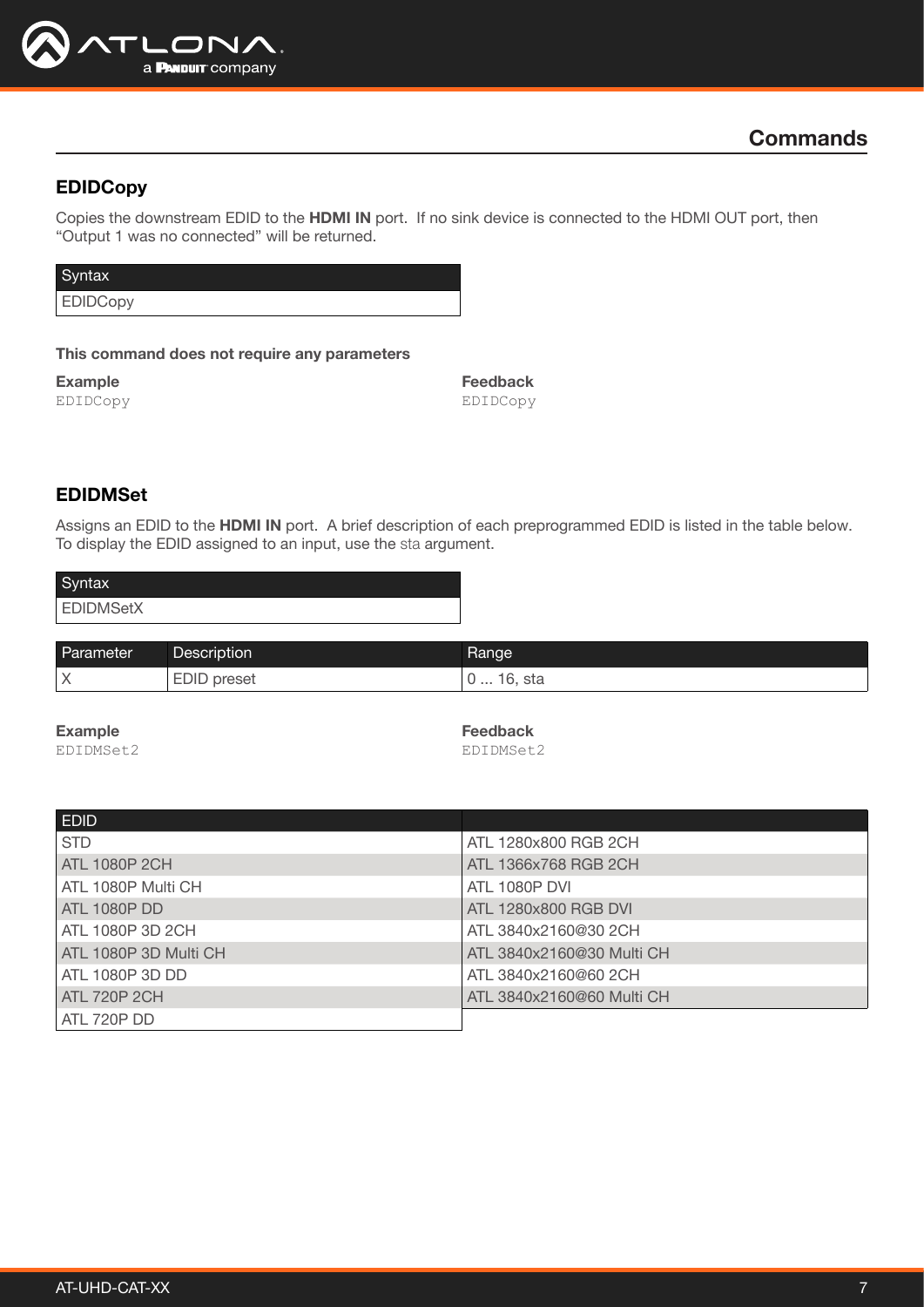

#### <span id="page-7-0"></span>EDIDSW

Sets the EDID mode. int = internal EDID (use the EDIDMSet command to select the EDID), learn = fetches the downstream EDID and copies it to the HDMI IN port. Use the sta argument to display the current setting.

| Syntax         |  |
|----------------|--|
| <b>EDIDSWX</b> |  |
|                |  |

| Parameter | <b>Description</b> | Range                 |
|-----------|--------------------|-----------------------|
| $\vee$    | Mode               | ınt.<br>sta<br>learn, |

| <b>Example</b> |  |
|----------------|--|
| EDIDSWint      |  |

Feedback EDIDSWint

## <span id="page-7-1"></span>HDCPSet

Set the HDCP reporting mode of the HDMI input port. Some computers will send HDCP content if an HDCPcompliant display is detected. Setting this value to off, will force the computer to ignore detection of HDCPcompliant displays. Disabling this feature will *not* decrypt HDCP content. on = enables HDCP detection; off = disables HDCP detection; sta = displays the current setting. No space should exist between the first argument and the command.

| Syntax    |  |
|-----------|--|
| HDCPSet X |  |

| Parameter | Description        | Range        |
|-----------|--------------------|--------------|
|           | ' Reporting status | on, off, sta |

Example

HDCPSet off

Feedback HDCPSet off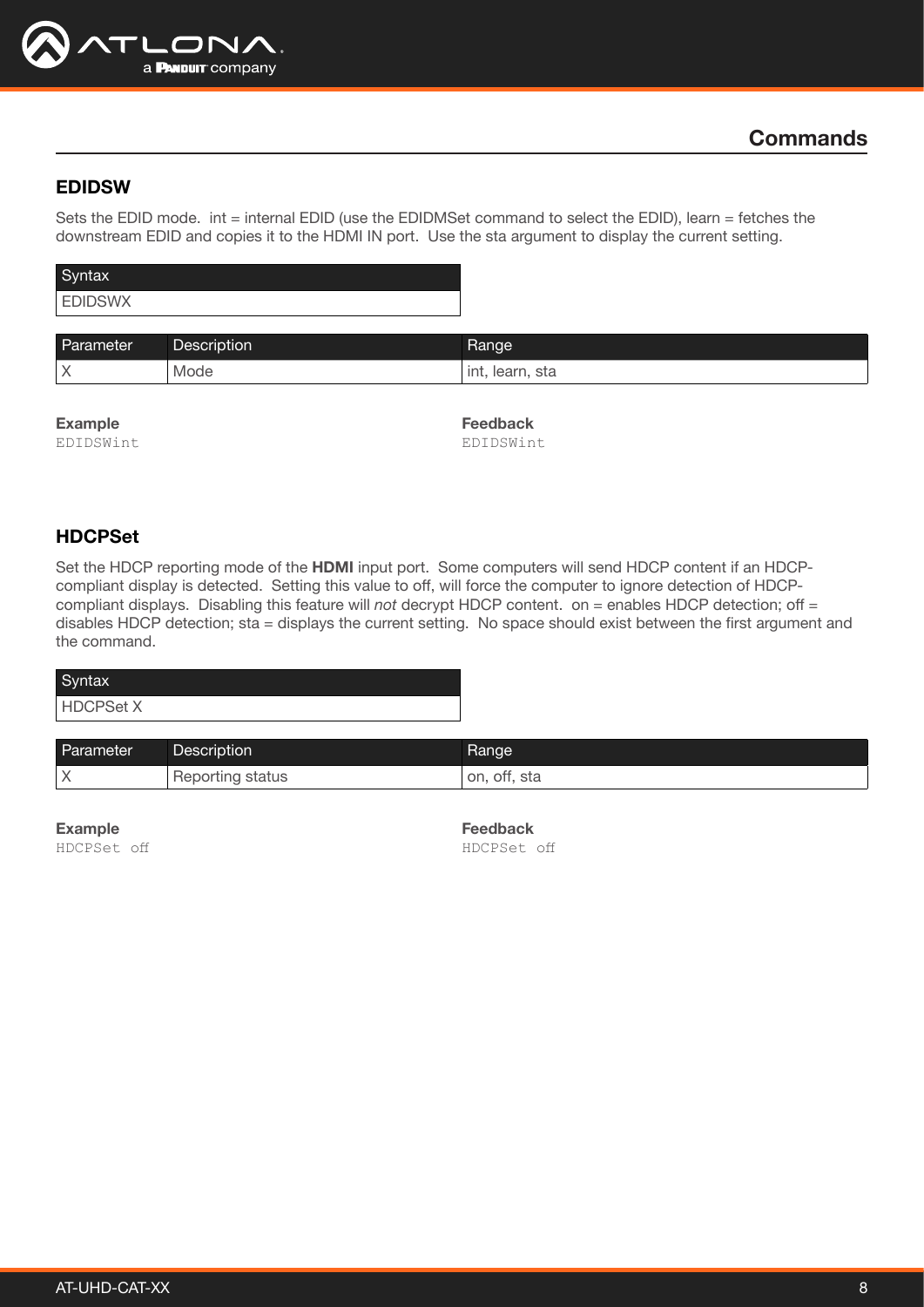

## <span id="page-8-0"></span>help

Displays the list of available commands. To obtain help on a specific command, enter the help command followed by the name of the command.

| Syntax |  |
|--------|--|
| help X |  |

| Parameter | Description             | Range   |
|-----------|-------------------------|---------|
|           | Command name (optional) | ∴ommand |

| <b>Feedback</b><br><b>Example</b><br>help<br>Command List |  |
|-----------------------------------------------------------|--|
| __________                                                |  |
| Help                                                      |  |
| IPCFG                                                     |  |
| IPDHCP                                                    |  |
| $\cdots$                                                  |  |
| $\cdots$                                                  |  |

#### <span id="page-8-1"></span>**IPAddUser**

Adds a user for Telnet control. This command performs the same function as adding a user within the Config page of the web GUI. Refer to the User Manual for more information.

| Syntax              |
|---------------------|
| <b>IPAddUser XY</b> |
|                     |

| Parameter | Description | Range                |
|-----------|-------------|----------------------|
|           | User name   | 120 characters (max) |
|           | Password    | 20 characters (max)  |

Example IPAddUser BigBoss b055man Feedback

IPAddUser BigBoss b055man TCP/IP user was added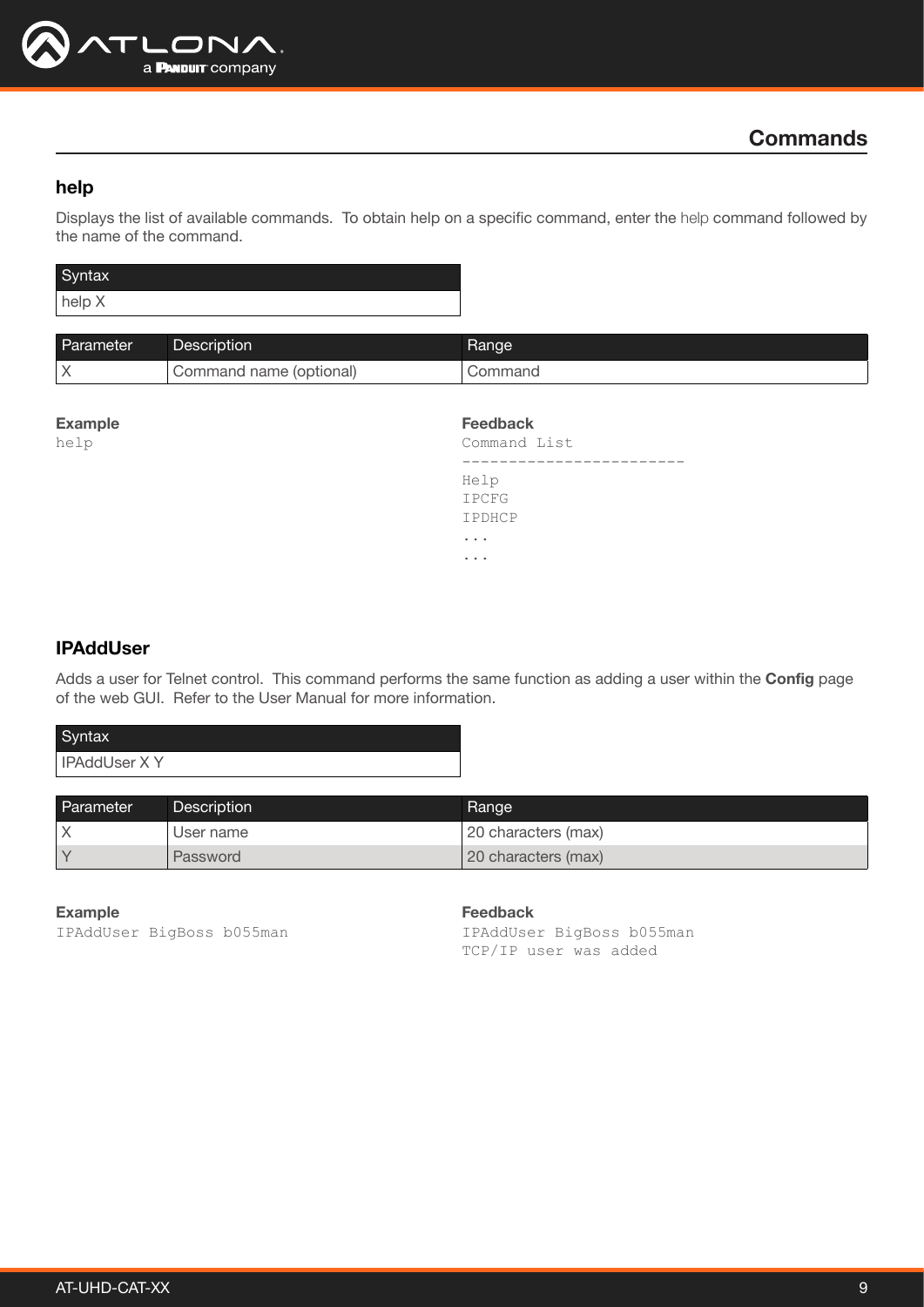

#### <span id="page-9-0"></span>**InputStatus**

Event-driven API command. Feedback indicates if a source device is present, based on both the HDMI 5V and TMDS lines. If a source is detected on the input, then a 1 will be returned. Inputs with no source connected will return a 0.

| Syntax        |
|---------------|
| InputStatus X |

| Parameter | <b>Description</b>                  | Range |
|-----------|-------------------------------------|-------|
| $\sqrt{}$ | ' result (input)<br><b>Returned</b> |       |

#### Example

If a PC is connected to the HDMI input, then the following is true:

- a. The control system, using either RS-232 or Telnet, will receive InputStatus 1.
- b. Disconnection of the PC will return InputStatus 0.

User polling can be performed by using the following: InputStatus.

## <span id="page-9-1"></span>IPCFG

Displays the current network settings for the unit.

Syntax

IPCFG

#### This command does not require any parameters

Example

IPCFG

| Mac Addr:    | B8:98:B0:05:DF:F7 |
|--------------|-------------------|
| IP Addr:     | 10.0.1.101        |
| Netmask:     | 255.255.255.0     |
| Gateway:     | 10.0.1.1          |
| Telnet Port: | 23                |
| HTTP Port:   | 80                |
|              |                   |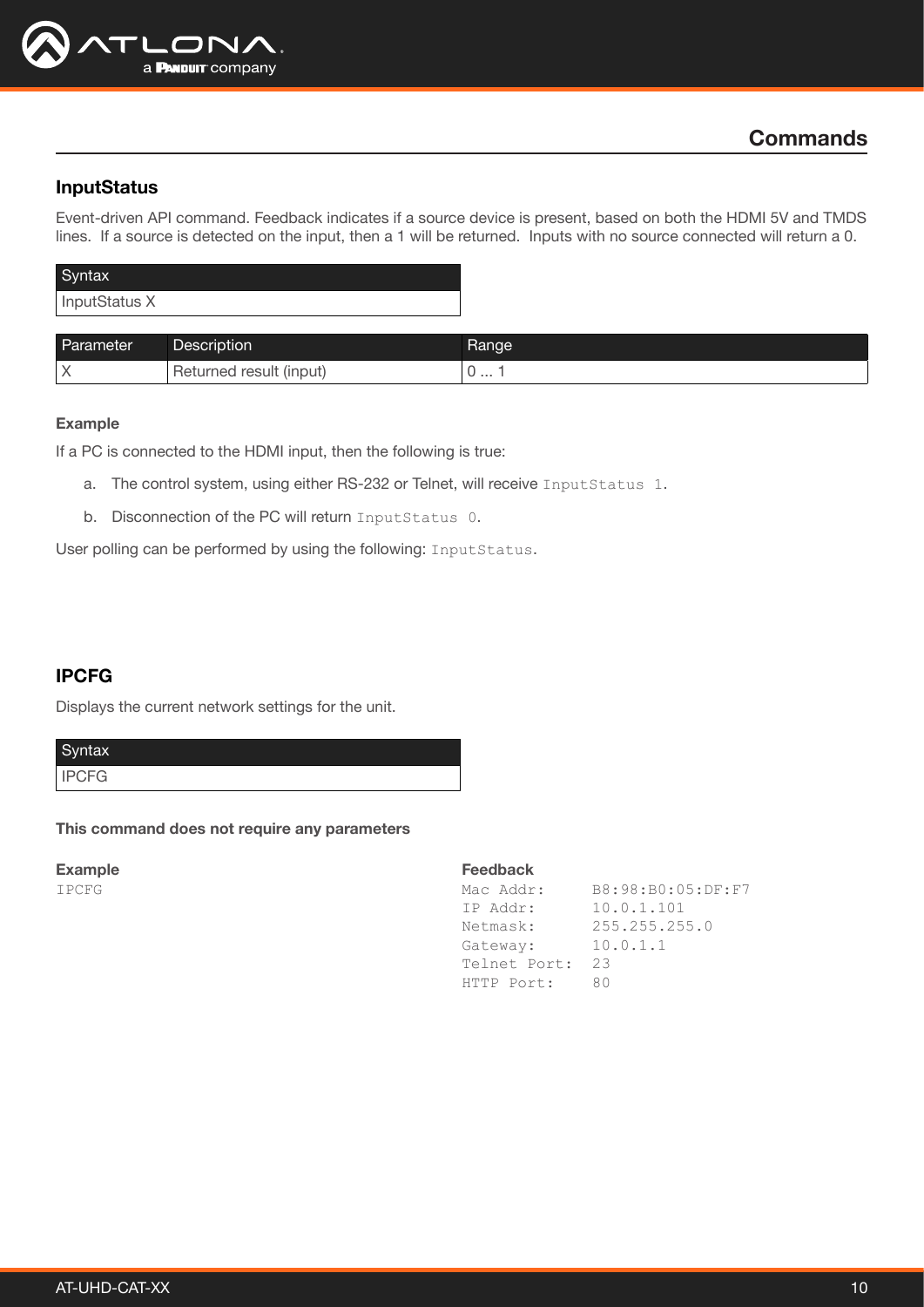

#### <span id="page-10-0"></span>IPDelUser

Deletes the specified TCP/IP user. This command performs the same function as removing a user within the Config page of the web GUI. Refer to the User Manual for more information.

| Syntax             |  |
|--------------------|--|
| <b>IPDelUser X</b> |  |

| Parameter | Description | Range        |
|-----------|-------------|--------------|
| $\lambda$ | User        | name<br>Isar |

#### Example

IPDelUser MinionTwo

#### Feedback

IPDelUser MinionTwo TCP/IP user was deleted

## <span id="page-10-1"></span>IPDHCP

Enables or disables DHCP mode on the unit. on = enables DHCP mode; off = disables DHCP mode; sta = displays the current setting. If this feature is disabled, then a static IP address must be specified for the unit. Refer to the [IPQuit](#page-11-1) command for more information.

| Syntax          |  |
|-----------------|--|
| <b>IPDHCP X</b> |  |
|                 |  |

| Parameter  | Description | ⊰ange              |
|------------|-------------|--------------------|
| $\sqrt{ }$ | value       | sta<br>on.<br>ott. |

Example

IPDHCP on

Feedback IPDHCP on

## <span id="page-10-2"></span>IPLogin

Enables or disables the use of login credentials when starting a Telnet session on the unit. If this feature is set to on, then the unit will prompt for both the username and password. Use the same credentials as the web GUI. on = login credentials required; off = no login required. Use the sta argument to display the current setting.

| Syntax    |  |
|-----------|--|
| IPLogin X |  |

| Parameter | Description | <b>Hange</b>    |
|-----------|-------------|-----------------|
| $\sqrt{}$ | Value       | off, sta<br>on. |

Example IPLogin off Feedback IPLogin off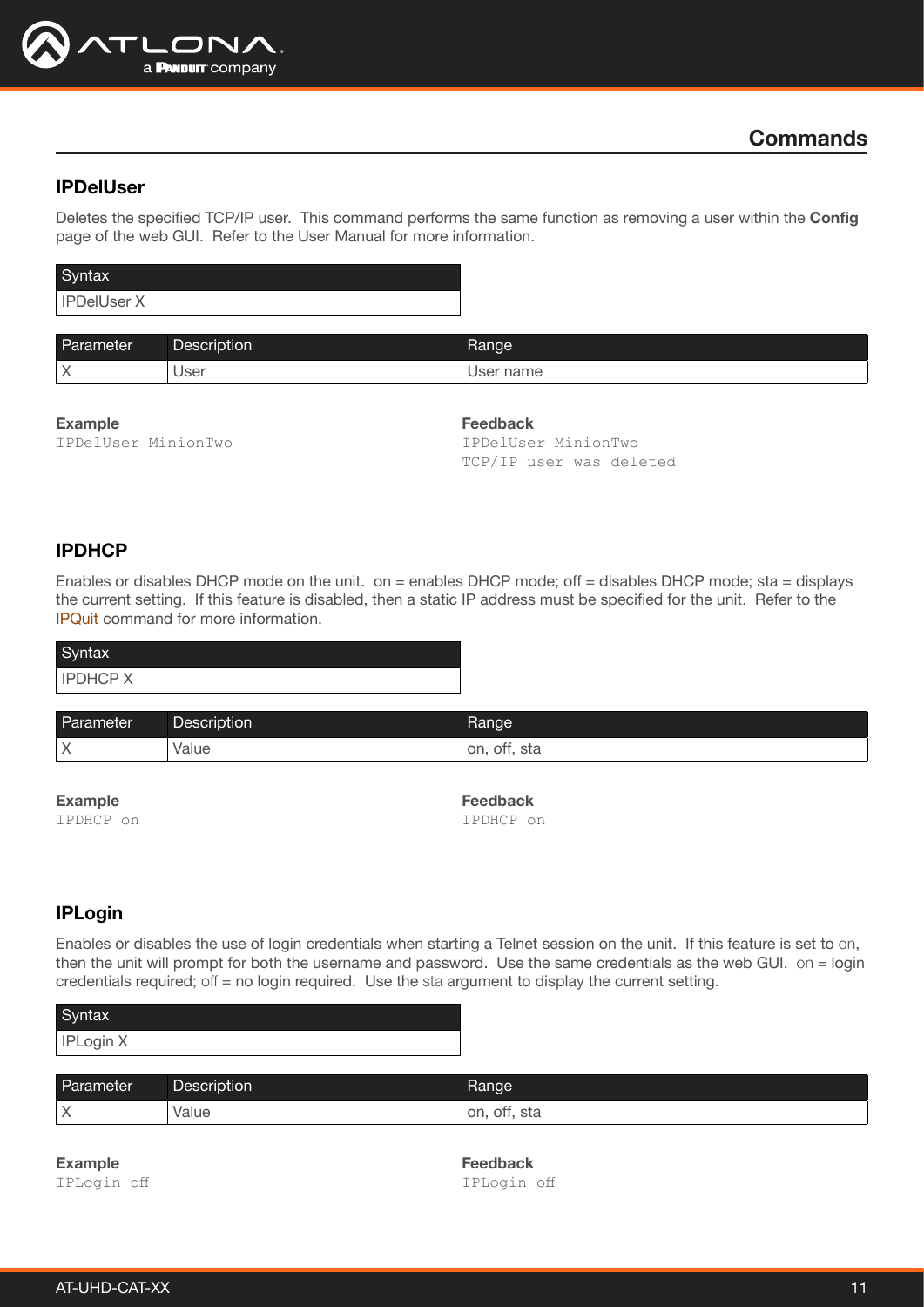

#### <span id="page-11-0"></span>IPPort

Sets the Telnet listening port for the unit. Use the sta argument to display the current setting.

| Syntax          |  |
|-----------------|--|
| <b>IPPort X</b> |  |

| Parameter | Description | Rangel                                 |
|-----------|-------------|----------------------------------------|
| $\sqrt{}$ | Pon         | <b>GEERE</b><br>. 65535. sta<br>.<br>ັ |

#### Example

IPPort 23

Feedback IPPort 23

## <span id="page-11-1"></span>**IPQuit**

Closes the current Telnet session.

| Syntax        |  |
|---------------|--|
| <b>IPQuit</b> |  |

This command does not require any parameters

Example

IPQuit

Feedback Connection lost...

#### <span id="page-11-2"></span>**IPStatic**

Sets the static IP address, subnet mask, and gateway (router) address of the unit. Before using this command, DHCP must be disabled on the unit. Refer to the IPDHCP command for more information. Each argument must be entered in dot-decimal notation and separated by a space. The default static IP address is 192.168.1.254.

| Syntax                |  |
|-----------------------|--|
| <b>IPStatic X Y Z</b> |  |

| Parameter | Description      | Range               |
|-----------|------------------|---------------------|
|           | IP address       | 0  255 (per octet)  |
|           | Subnet mask      | $ 0255$ (per octet) |
|           | Gateway (router) | 0  255 (per octet)  |

#### Example

IPStatic 192.168.1.112 255.255.255.0 192.168.1.1

Feedback

IPStatic 192.168.1.112 255.255.255.0 192.168.1.1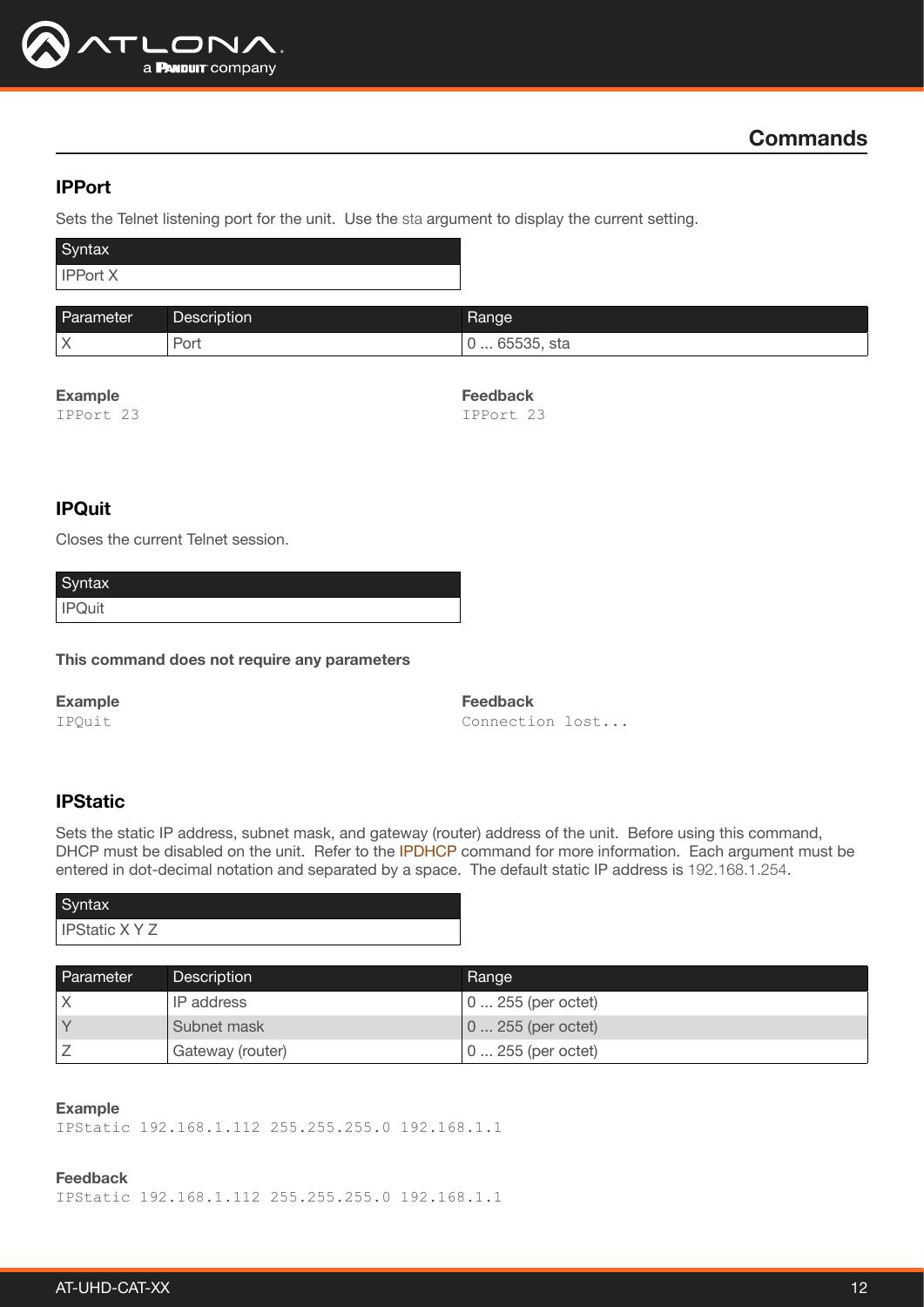

## <span id="page-12-0"></span>IPTimeout

Specifies the time interval of inactivity before the Telnet session is automatically closed.

| Syntax      |  |
|-------------|--|
| IPTimeout X |  |

| Parameter | Description          | Range |
|-----------|----------------------|-------|
| $\lambda$ | seconds)<br>Interval | 60000 |

Example

IPTimeout 300

Feedback IPTimeout 300

#### <span id="page-12-1"></span>Lock

Locks the buttons on the front panel. This feature is useful when the unit is installed in a rack environment or other remote location, to prevent unauthorized tampering or accidental pressing of the front-panel buttons. Also refer to the [Unlock](#page-15-2) command.

| Syntax |  |
|--------|--|
| Lock   |  |

#### This command does not require any parameters

Example

Lock

Feedback Lock

#### <span id="page-12-2"></span>Mreset

Resets the unit to factory-default settings.

**Syntax** 

Mreset

This command does not require any parameters

Example Mreset

Feedback Mreset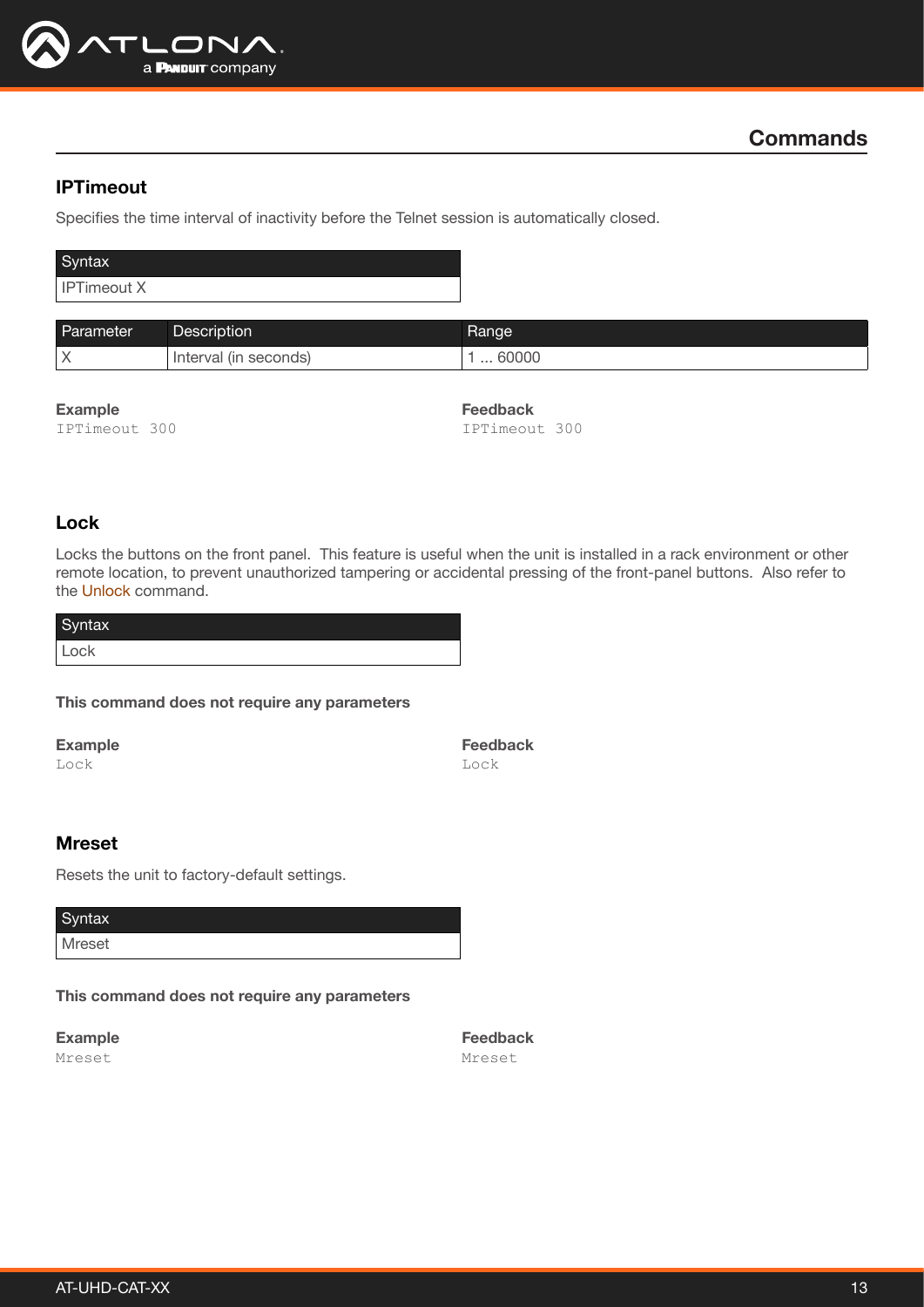

#### <span id="page-13-0"></span>**OutputStatus**

Event-driven API command. Feedback indicates if a sink device is present, based on the state of both the HDMI HPD and TMDS signals. If a sink is detected on an output, then a 1 will be returned. Outputs with no source connected will return a 0.

Note that the number of 1 and 0 values returned, is dependent upon the number of outputs on the unit. For example, the AT-UHD-CAT-4 has one HDMI output and four HDBaseT outputs, for a total of five outputs. Therefore, if all outputs were connected to a sink device, then the OutputStatus command would be formatted as:

OutputStatus 11111

| Syntax         |
|----------------|
| OutputStatus X |

| Parameter  | Description               | <b>Hange</b> |
|------------|---------------------------|--------------|
| $\sqrt{ }$ | Returned result (outputs) |              |

#### Example

If the local HDMI display is disconnected to an AT-UHD-CAT-8, and all All HDBT ports are used, then the following is true:

- a. The control system, using either RS-232 or Telnet, will receive OutputStatus 111111110. The last digit in the output always indicates the HDMI output. HDBaseT outputs are read from left-to-right, with the first HDBaseT output occupying the left-most digit in the output.
- b. Reconnecting the display will return OutputStatus 1111111111.

If all displays are powered-off using CEC, the following is true:

a. The control system, using either RS-232 or Telnet, will receive OutputStatus 000000000. Note that some displays may only mute video, while the HDMI-HPD line is kept high.

User polling can be performed by using the following: OutputStatus.

#### <span id="page-13-1"></span>PWOFF

Executing this command will power-off the AT-UHD-CAT-XX. Use the PWON command to power-on the unit.

| Syntax       |  |
|--------------|--|
| <b>PWOFF</b> |  |

This command does not require any parameters

Example PWOFF

Feedback PWOFF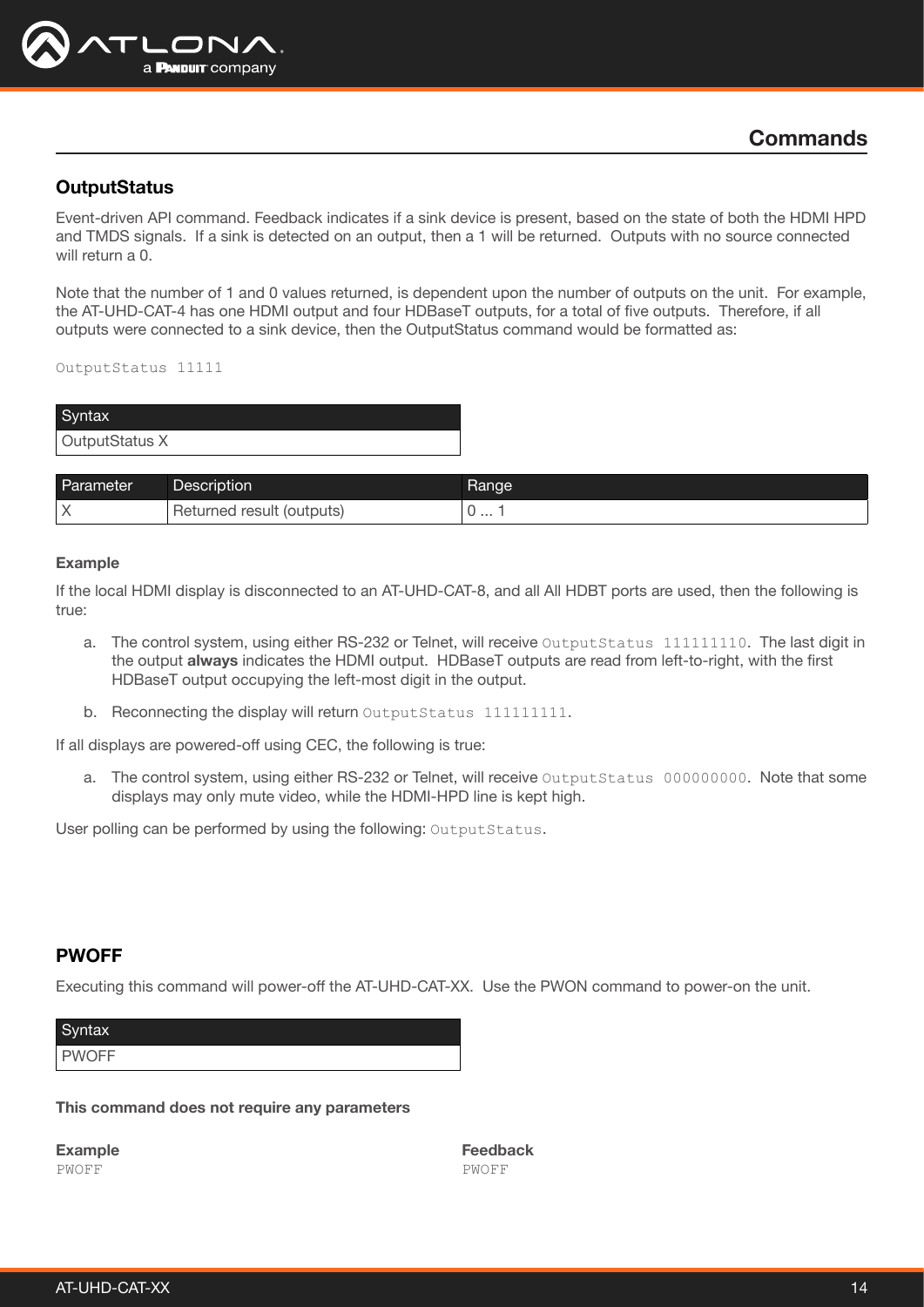

## <span id="page-14-0"></span>PWON

Executing this command will power-on the AT-UHD-CAT-XX. Use the PWOFF command to power-off the unit.

Syntax

PWON

This command does not require any parameters

Example PWON

Feedback PWON

## <span id="page-14-1"></span>PWSTA

Displays the current power state of the AT-UHD-CAT-XX.

| Syntax       |  |
|--------------|--|
| <b>PWSTA</b> |  |

This command does not require any parameters

Example PWSTA

Feedback PWON

## <span id="page-14-2"></span>System

Displays the status of the unit.

| Syntax   |  |
|----------|--|
| System X |  |

| Parameter         | Description   | Range         |
|-------------------|---------------|---------------|
| $\checkmark$<br>↗ | <b>Format</b> | , dev<br>sta. |

Example System sta

#### Feedback

Model: AT-UHD-CAT-2 MAC Addr: b8-98-b0-00-01-d2 Address Type: DHCP IP: 10.0.1.192 Netmask: 255.255.255.0 Gateway: 10.0.1.1 HTTP Port: 80 Telnet Port: 23 Firmware: 1.0.17 On/Up Time (dd HH:mm:ss): 00 00:28:37 Power Status: PWON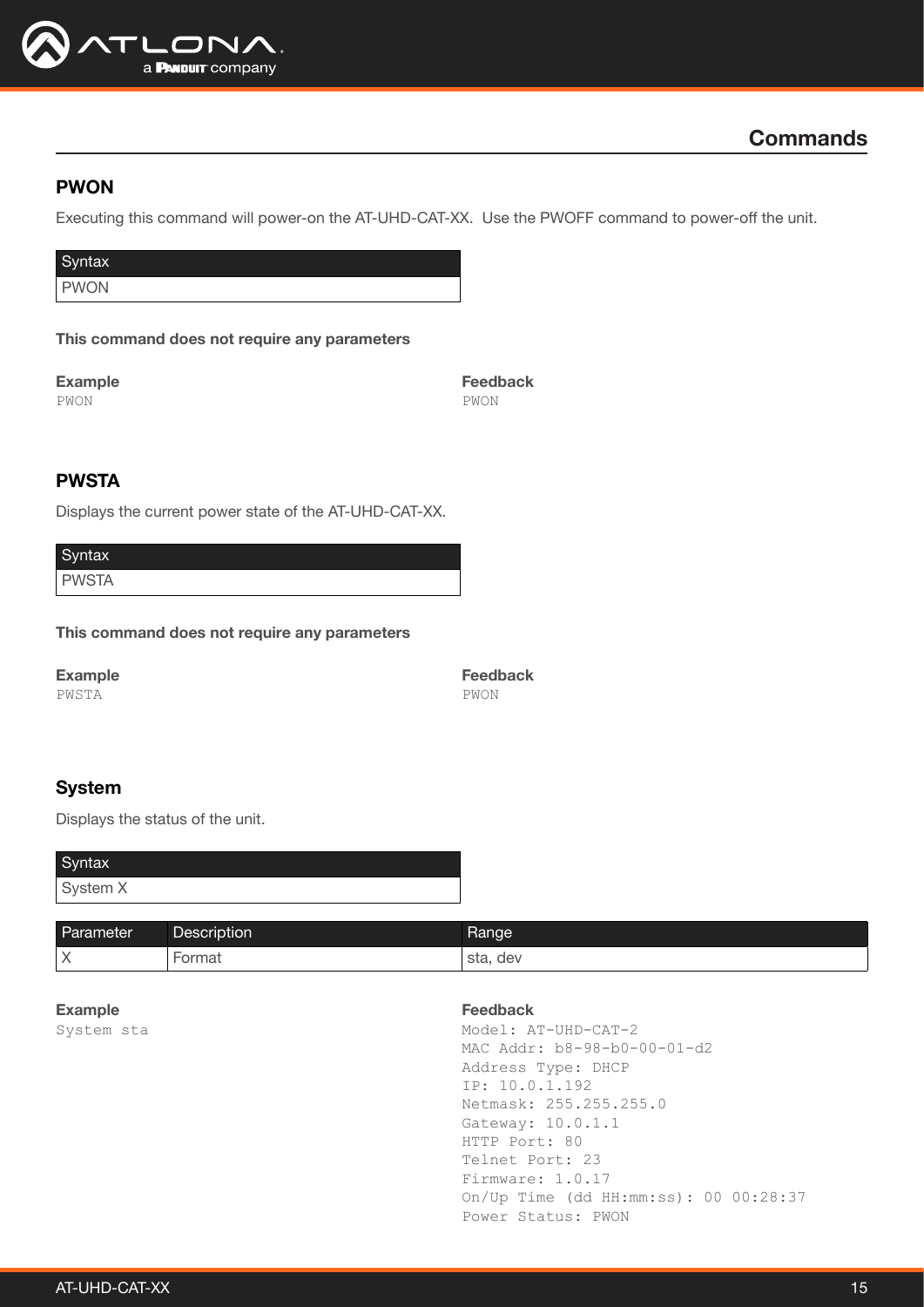

## <span id="page-15-0"></span>**TrigCEC**

Sends the specified command to the display using CEC. The first parameter is the zone output: 1 = HDBaseT OUT 1, 2 = HDBaseT OUT 2, 3 = HDMI OUT, all = all outputs. Note that CEC is an HDMI protocol. Therefore, HDBaseT outputs will trigger CEC commands from the connected receiver. Do not add a space between the command and the first argument.

| Syntax     |  |
|------------|--|
| TrigCECX Y |  |

| Parameter | <b>Description</b> | Range          |
|-----------|--------------------|----------------|
|           | Zone               | $\dots$ 3, all |
|           | Command            | on, off        |

#### Example

TrigCEC1 on

Feedback TrigCEC1 on

#### <span id="page-15-1"></span>Type

Displays the model information of the unit.

| Syntax |  |  |
|--------|--|--|
| Type   |  |  |

This command does not require any parameters

Example Type

Feedback AT-UHD-CAT-4ED

## <span id="page-15-2"></span>Unlock

Unlocks the buttons on the front panel. Also refer to the [Lock](#page-12-1) command.

**Syntax** Unlock

This command does not require any parameters

Example Unlock

Feedback Unlock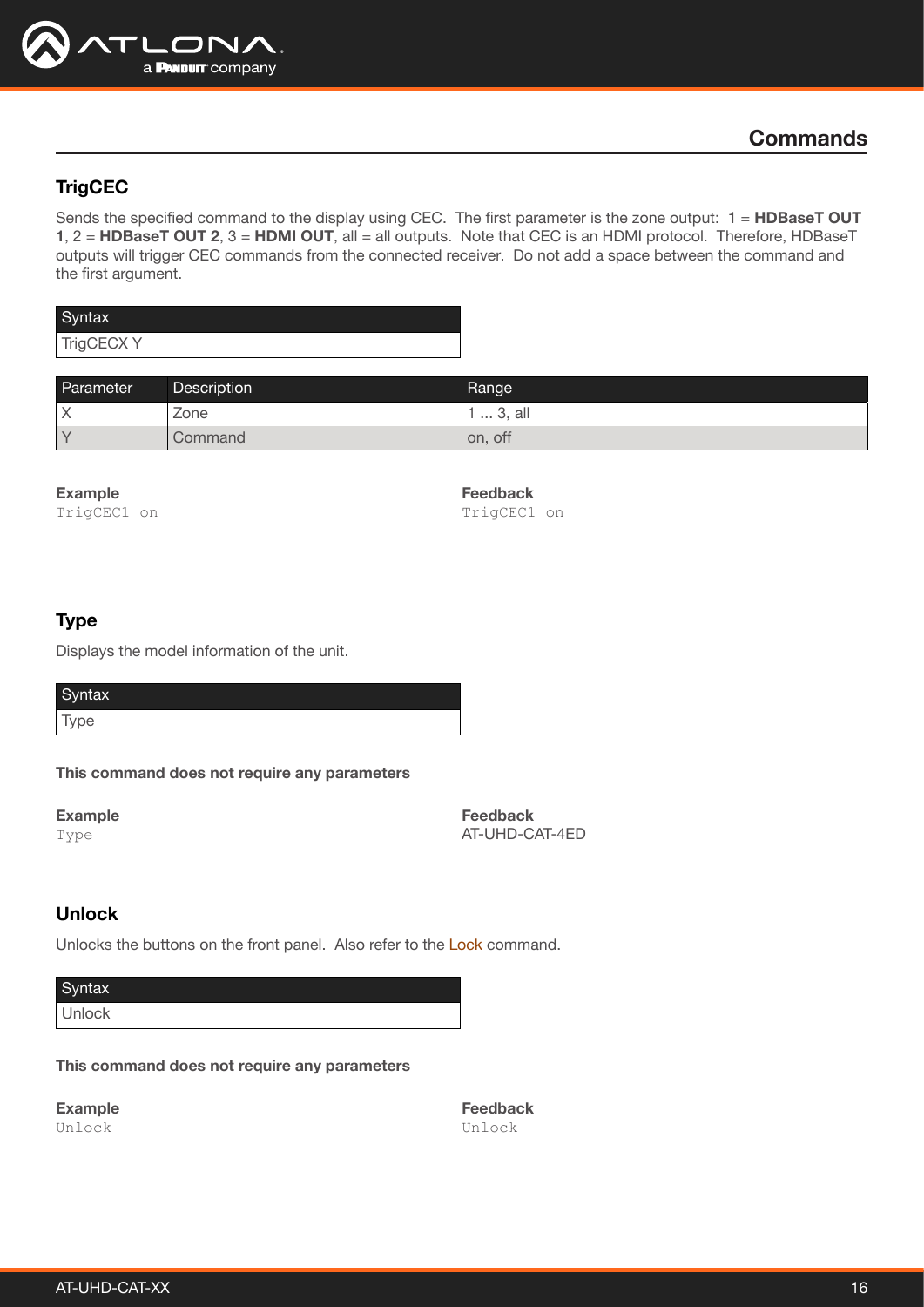

## <span id="page-16-0"></span>Version

Displays the current firmware version of the unit.

Syntax

Version

This command does not require any parameters

Example Version Feedback 1.0.17